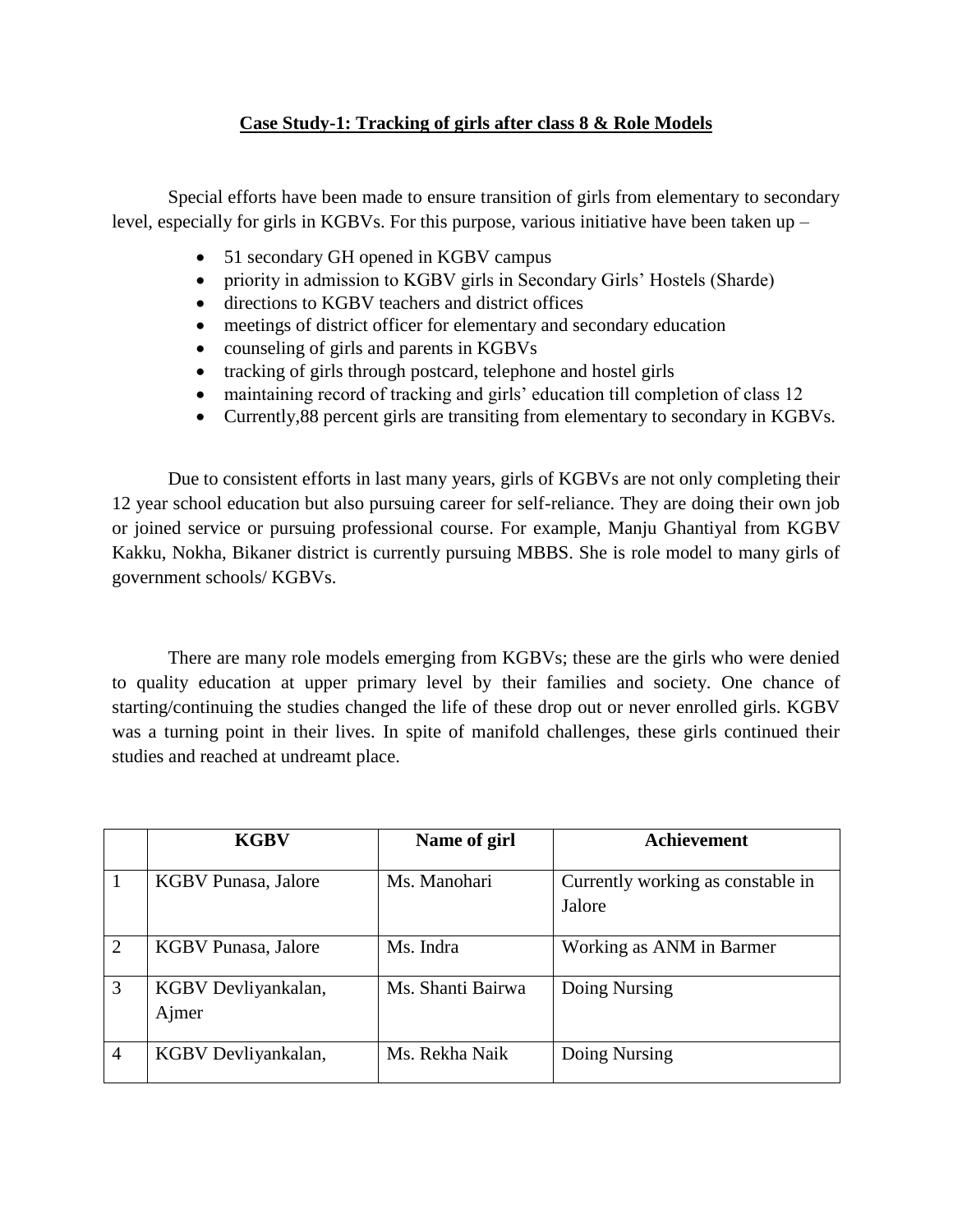| 5              | KGBV Umrain, Alwar         | Ms. Guddi Bano    | Played as national player in          |
|----------------|----------------------------|-------------------|---------------------------------------|
|                |                            |                   | <b>PAYKA</b>                          |
|                |                            |                   |                                       |
| 6              | KGBV Kishangarhbas,        | Ms. Sahruna       | studying B.Tech                       |
|                | Alwar                      |                   |                                       |
| $\overline{7}$ | KGBV Kishangarhbas,        | Ms. Ramjana Khan  |                                       |
|                |                            |                   |                                       |
| 8              | KGBV Lakheri, Bundi        | Ms. Pinku Meena   | Jr. LDC, Gram Panchayat Badalia       |
|                |                            |                   |                                       |
| 9              | KGBV Hindoli, Bundi        | Ms. Sanjua Gujjar | Anganwadi Sahyogini                   |
| 10             | KGBV Baneda, Bhilwara      | Ms. Hansa Jat     | Police constable                      |
|                |                            |                   |                                       |
| 11             | KGBV Phalodi, Barmer       | Ms.Sarita         | Pursuing B.Ed.                        |
|                |                            |                   |                                       |
|                |                            | Ms. Sumita        |                                       |
| 12             | KGBV Asnawar, Jhalawar     | Ms. Savitri Bhil  | Elected as urban local                |
|                |                            |                   | representative (Parshad)              |
|                |                            |                   |                                       |
| 13             | KGBV Nandwaan, Jodhpur     | Ms. Anita Bhambhu | Passed B.Sc. with I division          |
|                |                            |                   |                                       |
| 14             | KGBV Jaswantpura           | Ms. Chhaya Kumari | Panchayat Samiti Memberr, student     |
|                |                            |                   | of BA Final year                      |
|                |                            |                   |                                       |
| 14             | KGBV Mundawa, Nagaur       | Ms. Priyanka Vyas | <b>ITI</b>                            |
| 15             | KGBV Mundawa, Nagaur       | Ms. Tonsa Kanwar  | B.Ed.                                 |
|                |                            |                   |                                       |
|                | KGBV Mundawa, Nagaur       | Ms. Ramswarup     | <b>GNM</b>                            |
|                |                            |                   |                                       |
| 16             | KGBV Medrajsinghpura,      | Ms. Suman Meena   | Sarpanch, $12^{th}$ completed         |
|                | Jamua Ramgarh, Jaipur      |                   |                                       |
| 17             | KGBV Medrajsinghpura,      | Ms. Manju Bunkar  | Scored 75% in $12^{th}$ and currently |
|                | Jamua Ramgarh, Jaipur      |                   | studying in Maharani Collage of       |
|                |                            |                   | Jaipur                                |
|                |                            |                   |                                       |
| 18             | KGBV Tabiji, Ajmer         | Ms. Arti Rawat    | Running own tailoring centre in       |
|                |                            |                   | Surajkund, Ajmer                      |
|                |                            |                   |                                       |
| 19             | KGBV Naroli Dang, Karolli  | Ms. Monika Meena  | doing M.A.                            |
|                |                            |                   |                                       |
| 20             | <b>KGBV Pugal, Bikaner</b> | Ms. Lakshmi       | Running own tailoring centre          |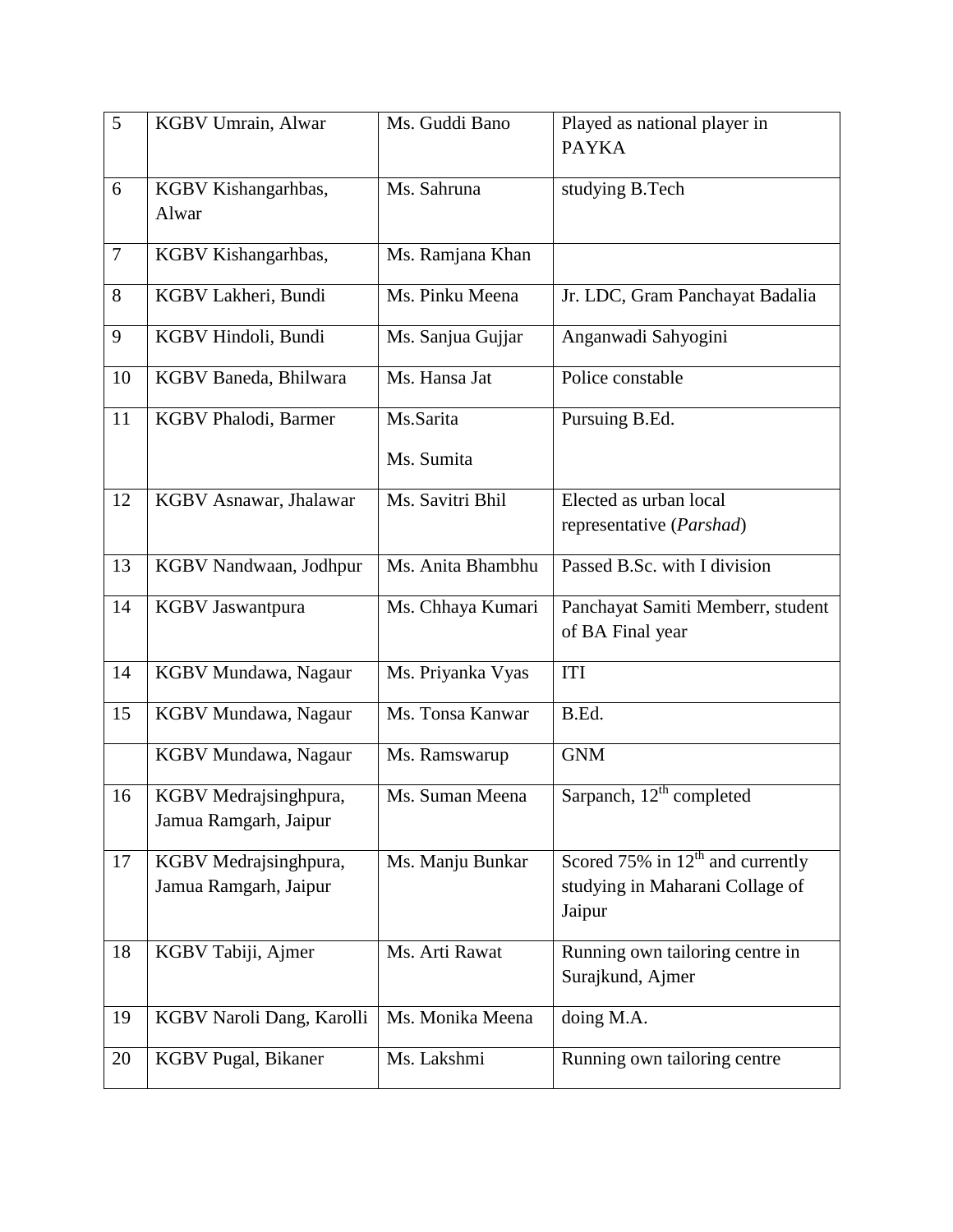| 21                                                                                                                                            | <b>KGBV Mahalwas</b> , Barmer | Ms. Shanti         | Done diploma in electronics                   |  |  |  |
|-----------------------------------------------------------------------------------------------------------------------------------------------|-------------------------------|--------------------|-----------------------------------------------|--|--|--|
| 22                                                                                                                                            | KGBV Boraj, Dudu, Jaipur      | Ms. Kavita Dularia | Done higher level course in                   |  |  |  |
|                                                                                                                                               |                               |                    | tailoring and beauty culture.                 |  |  |  |
|                                                                                                                                               |                               |                    | Earning own expenses through                  |  |  |  |
|                                                                                                                                               |                               |                    | tailoring.                                    |  |  |  |
|                                                                                                                                               |                               |                    | Pursuing MA                                   |  |  |  |
| 23                                                                                                                                            | KGBV Boraj, Dudu, Jaipur      | Ms. Hemlata Bairwa | Secured I division in 10 <sup>th</sup> board, |  |  |  |
|                                                                                                                                               |                               |                    | 77% in $12^{th}$ . Pursuing MA                |  |  |  |
|                                                                                                                                               |                               |                    | Elected as Ward Member from<br>Boraj Ward -6  |  |  |  |
|                                                                                                                                               |                               |                    | Have dream to become IAS                      |  |  |  |
| Each KGBV has such list of girls successfully doing in their lives – pursuing graduation, post<br>graduation, GNM, ANM, STC, B.Ed., ITI, etc. |                               |                    |                                               |  |  |  |





KGBV Girls as Role Model Felicitated by Secretary (GOR), Elementary Education

on National Girl Child Day 24th January

Manju Ghantiyal, from KGBV Kakku, Nokha, Bikaner, Rajasthan. Currently pursuing MBBS in RNT Medical Collage, Udaipur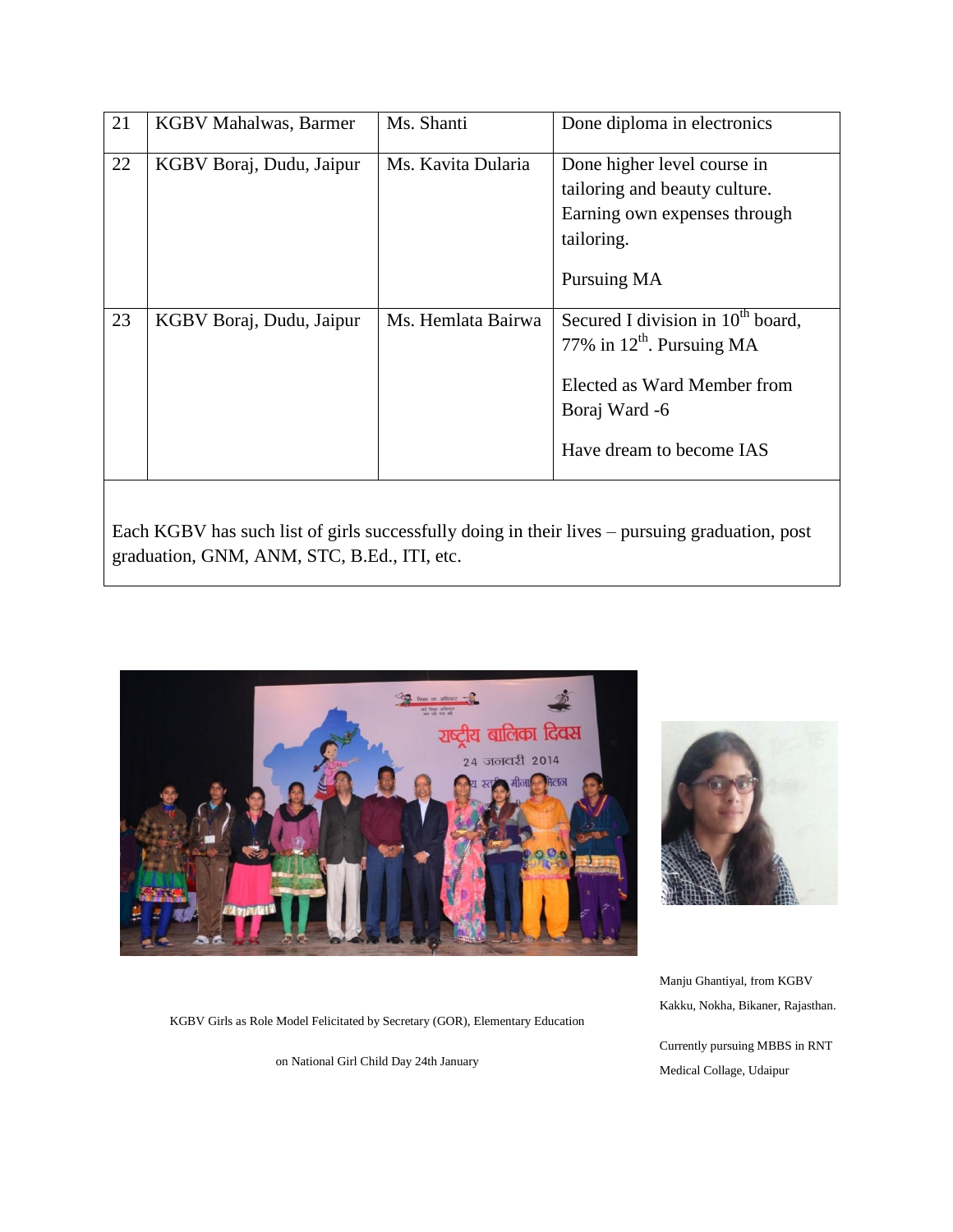# **Case Study-2: Capacity Building of Girls on Self-Defense Techniques Institutional Partnership with Police Department**



In Present scenario, the focus of learning self defense techniques by girls is given at every level. On recommendation of MHRD and as per the budgetary provisions made, the state introduced self defense training in all KGBVs in 2014-15. Preparing girls on self-defense aimed to enhance their capacity on various self defense techniques so that they can protect them in emergency situations. This will enable girls to understand the risk, strength of their body, prerequisites for a healthy and fit body, social odds/behavior and possible responses in critical situations.

To ensure physical and psychological training of girls on self-defense techniques, state trained Physical Education Teachers (PETs). **To prepare master trainers, RCEE partnered with Rajasthan Police Academy for technical support**. All trainers were female PETs so that they can give their residential services in KGBVs.

The PETs allotted responsibilities for all 200 KGBVs. These female trainers provided residential services in KGBVs. All girls in KGBVs were trained on self defense techniques in two phases of 7 days each. Besides self defense techniques, physiological and sociopsychological issues of girls were also addressed during the period of 14 days.

Girls are prepared on fundamental 21 techniques of self defense and various issues around protection and defense mechanism. It includes enabling teachers to initiate dialogues with girls and developing understanding of following aspects -

- Applied physiology and Adolescent health How the body functions (structure & function) in context of physical and mental strength; Physiological & functional difference bet. male and female; strength and weakness of the body; changes in adolescent age; general problems/ diseases in this age group
- Nutrition and health what works Precautions, Prevention, immunity; Health & Hygiene; Nutrition/ Diet; Building body' strength through diet & exercises; Changes in adolescent age and nutrition; Role of mental strength  $\&$  response in difficult circumstances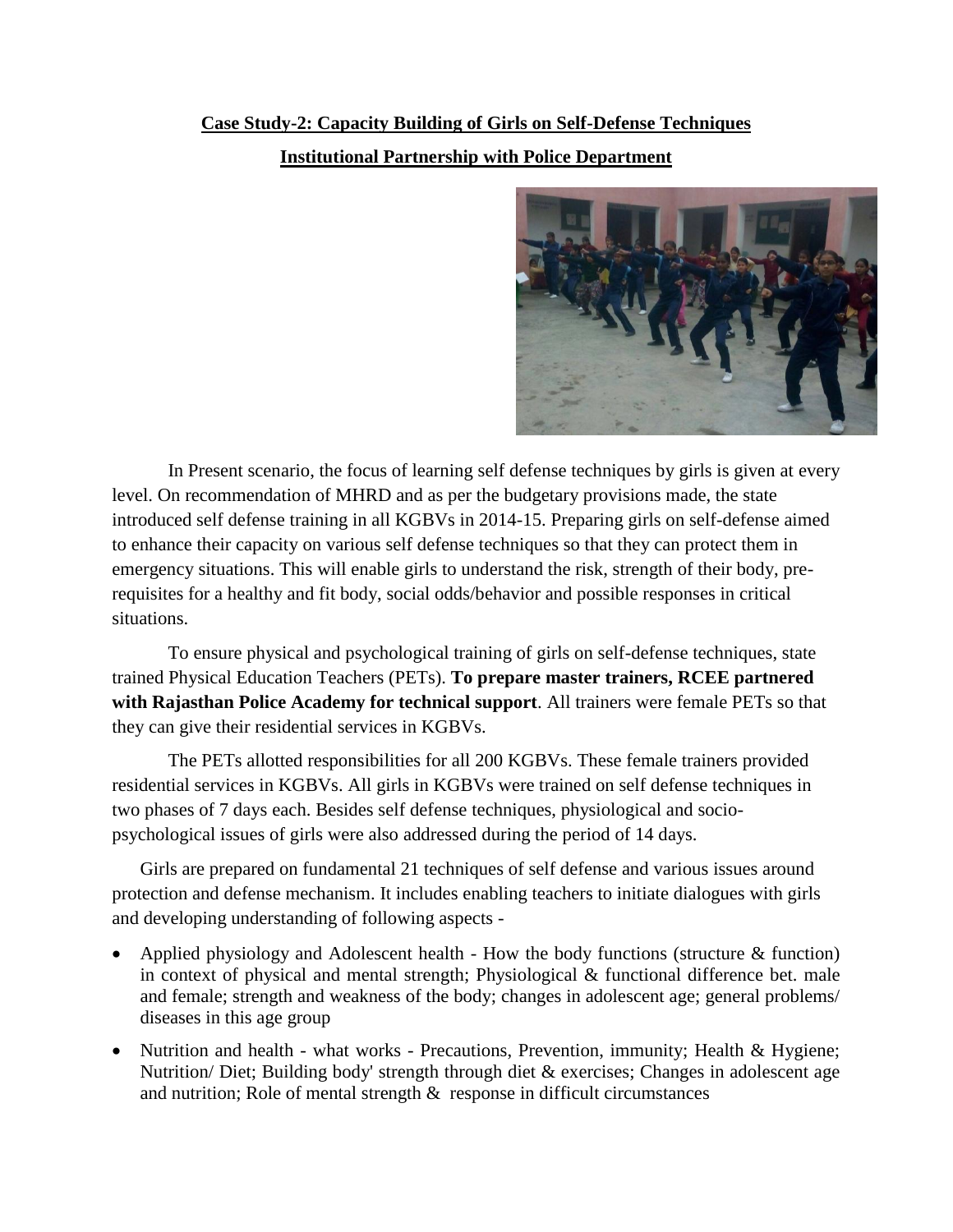- Mapping vulnerability in age of 10+ 15 years old girls (physical/ psychological/ social); Understanding child protection – response & platforms, rights, persons;
- Understanding self defense in context of gender issues and child protection



Today all 1954 girls of KGBVs are trained on self defense training and this has instilled confidence among girls.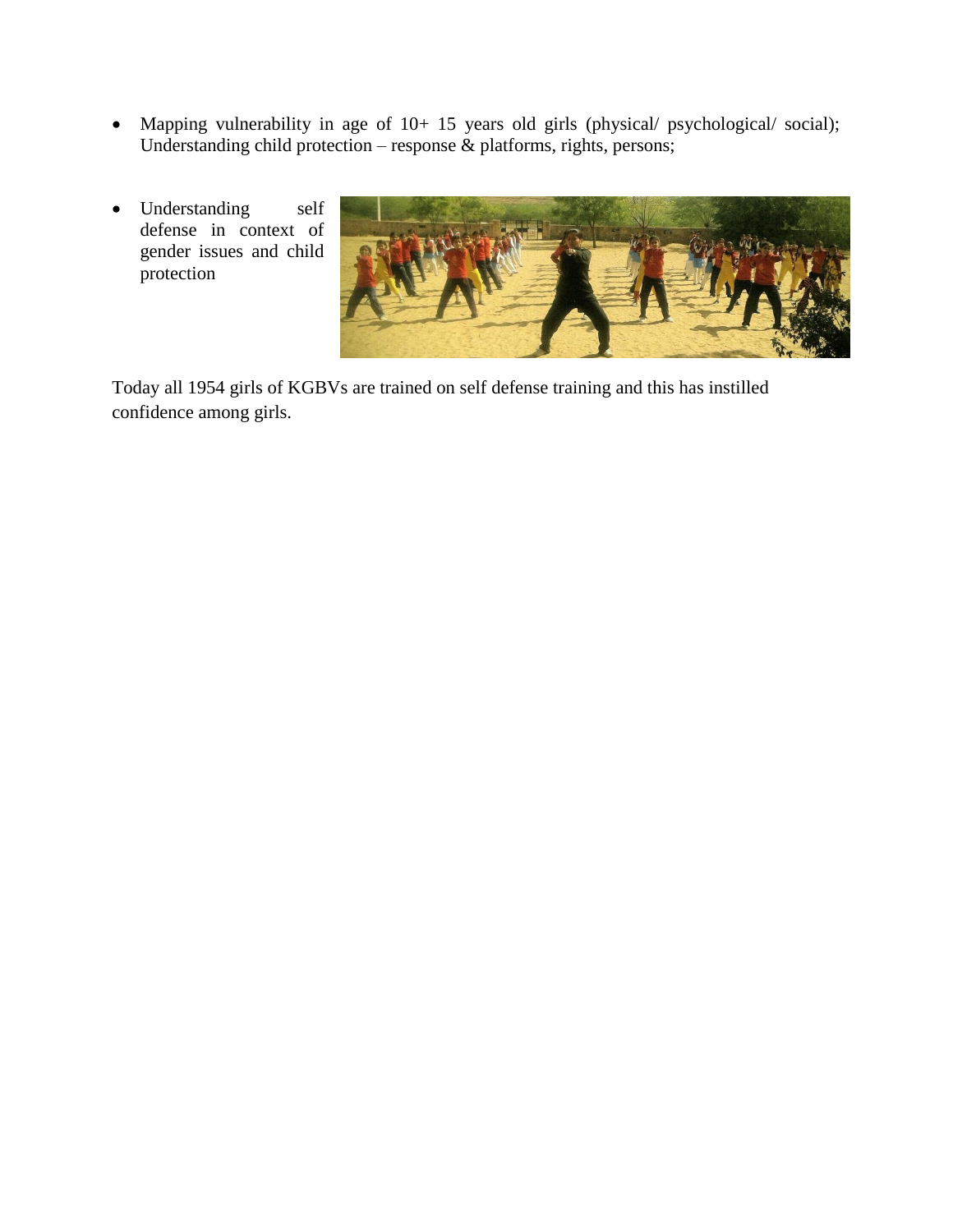## **Case Study- 3: Sport for Development (Tournament and Cultural Activities)**

Sport has always been considered very important tool for development of girls and gender inclusion. With this perspective, sports are included in learning processes in KGBVs and it is included in annual plan. To promote girls participation in sport, sports tournaments and cultural activities are being organized for KGBVs every year at block, district, divisional and finally at state level. About 3500 KGBV girls from across the state participated in districts and divisional level singles, doubles and group sports, athletics and cultural events. Winners of different events were awarded. Following various sports & cultural activities are being organized every year -

- Major Game Kho-kho, kabbadi, volleyball, judo, badminton, cycling,
- Athletics race, relay race, long jump, high jump, discus throw, Iron ball throw, javelin throw.
- Cultural activities single and group dance, play, mono-acting, poem recitation, fancy dress competition, instrumental competition – dholak, tabla, harmonium, gitar.



This activity has brought obvious change among girls and promoted self-confidence through such sports and cultural activities. In many cases, it is found that girls who are doing well in sports are also started doing well in academics. This is positive sign for holistic development of girls.

KGBV sports tournaments and cultural competition have gained a prominent place among KGBV girls. This has also been appreciated by members of National KGBV Evaluation Team.

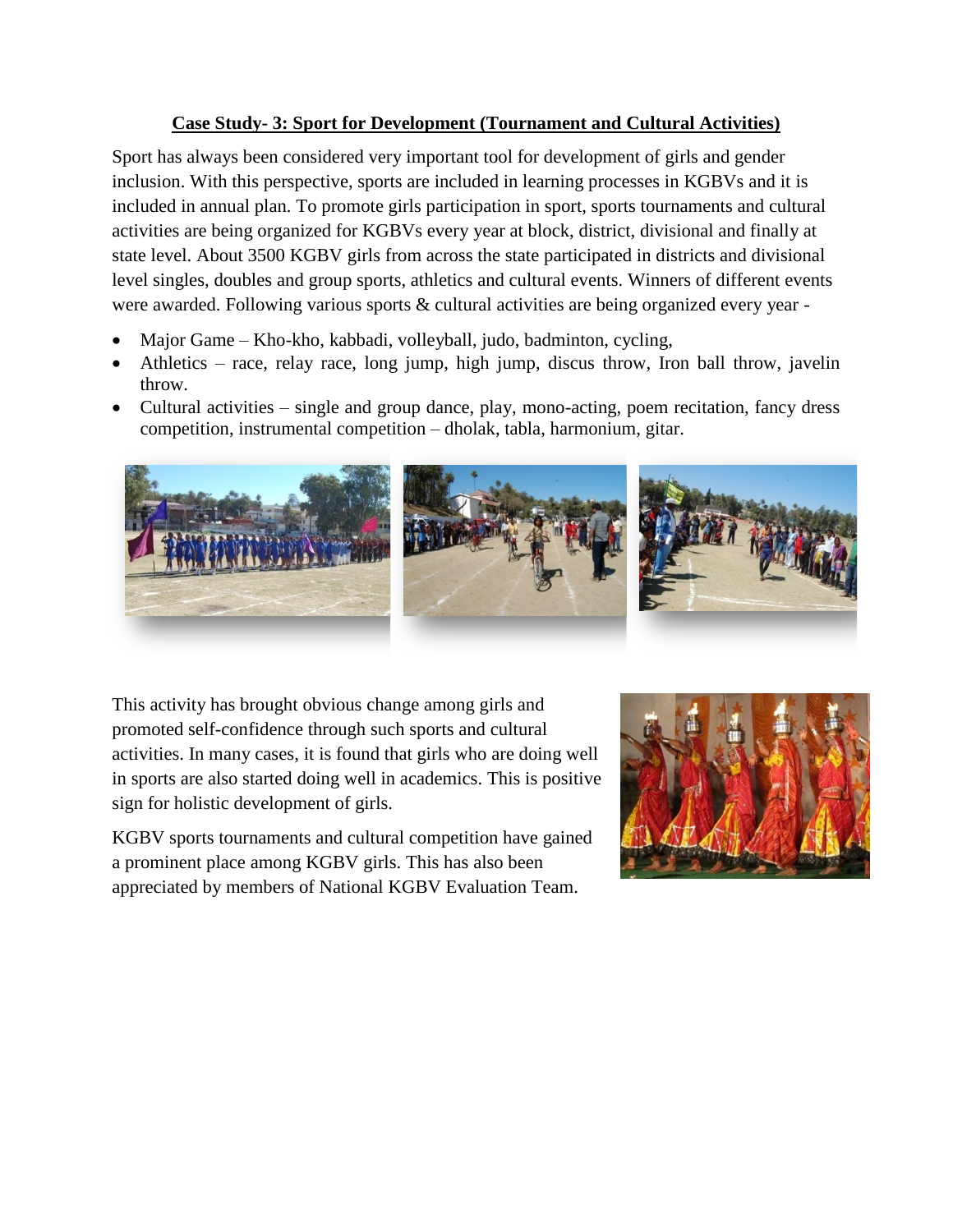



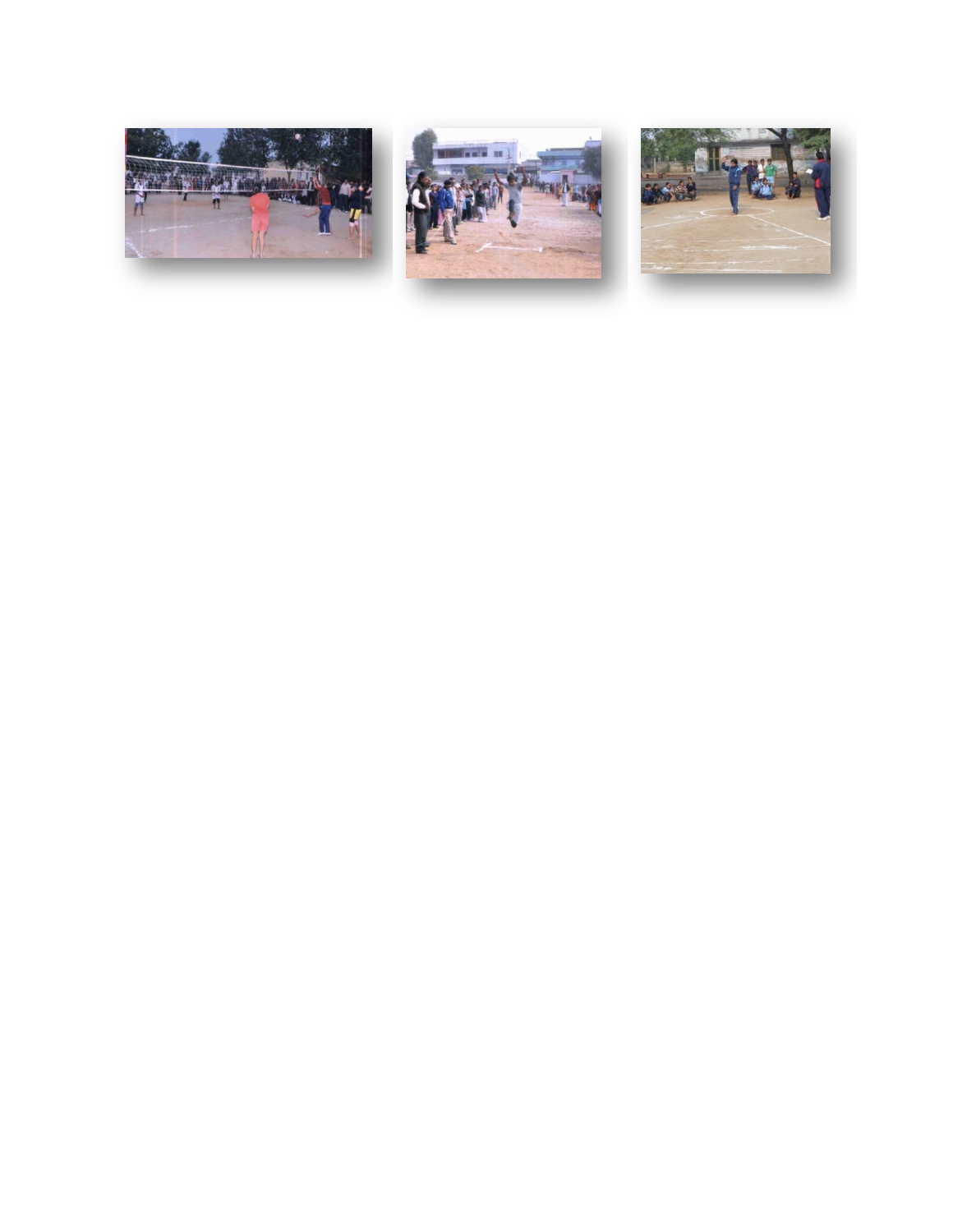### **Case Study- 4: Adhyapika Manch for Gender Sensitive Environment**

Evidences from across the country shows that presence of woman teacher is crucial for girls' education and gender inclusive practices. The presence of female teachers in schools will not suffice the change towards girls' education, but their participation in school leadership and decision making is equally crucial. Teachers of KGBVs need much more leadership skills to address the socio-psycho and developmental needs of out of school girls. But it has been found that women teachers do not take on leadership roles easily and there are many gender stereotypes that go against women. In this backdrop, an informal forum of female teachers at block level, commonly known as Adhyapika Manch, promoted is to provide a platform for women teachers where they can articulate their problems and issues and work towards improving the school environment and encourage girl students to actively take part in all activities. The initiative is an innovative intervention **only in Rajasthan** in the country.

This Forum for Female Leadership benefits 100 female teachers at the block level. This has benefited not only teachers of KGBV but also teachers from formal schools. The selected members of the forum meet quarterly, wherein a teacher from KGBV promoted to participate. These core members identify problem areas of their fellow teachers and accordingly hold few capacity building workshops. Resource Persons invited to facilitate the workshops.

There is lot of case studies coming out due to initiatives of emerging female leaders and they are becoming change-maker – a change towards education of girls, empowering female teachers. Stopping child marriages, bringing girls back to school, who dropped out due to sibling care, domestic work, work in fields, domestic profession, etc., addressing social biases around physical and mental health, counseling of girls, self defense training, community dialogues, admission of out of school girls, etc. are most common examples of initiatives of this forum. Besides, the Forum for Female Leadership also took initiatives for capacity building of teacher, like communication and counseling skills, handling of accounts, innovative activities for accelerated learning, management skills, etc.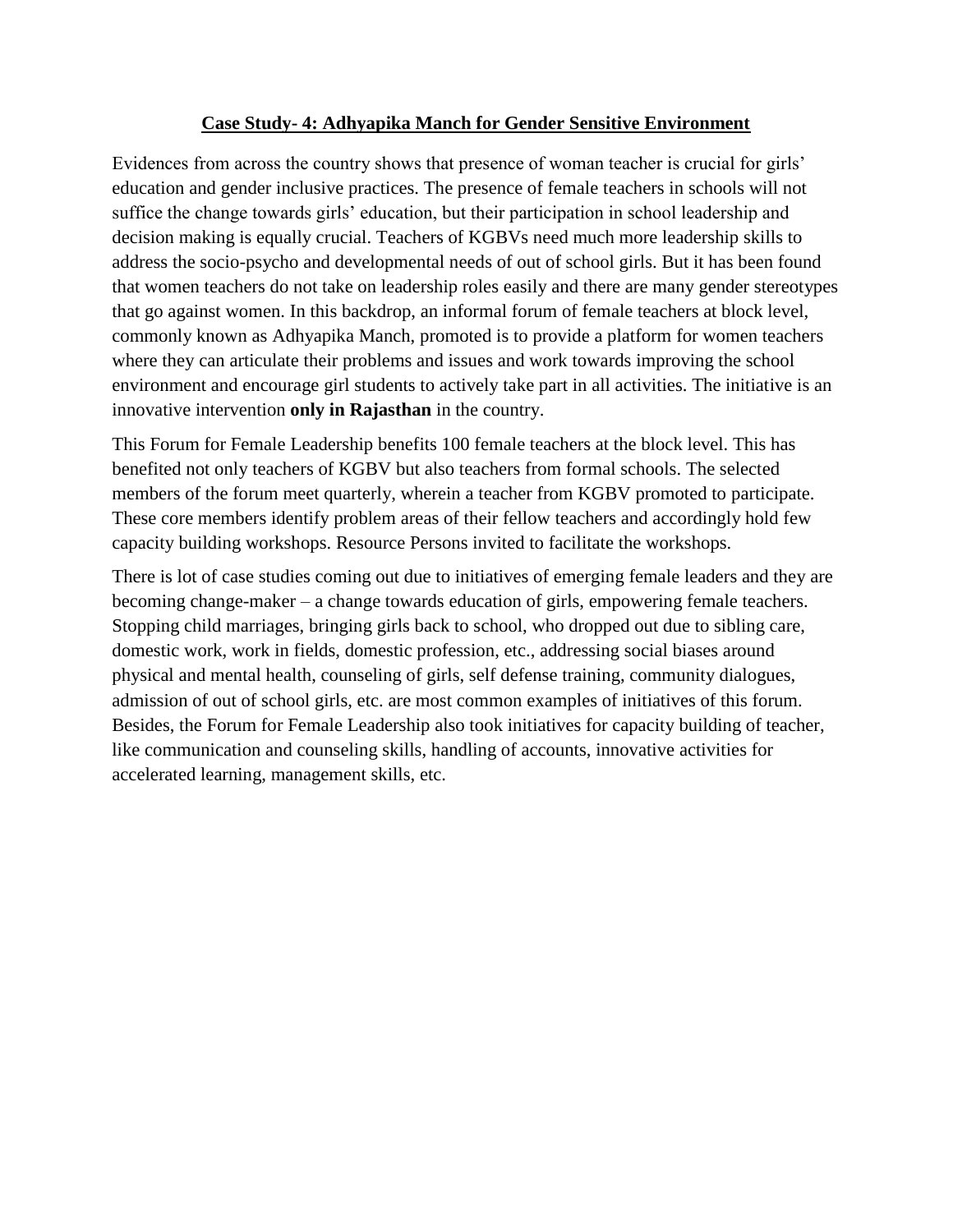





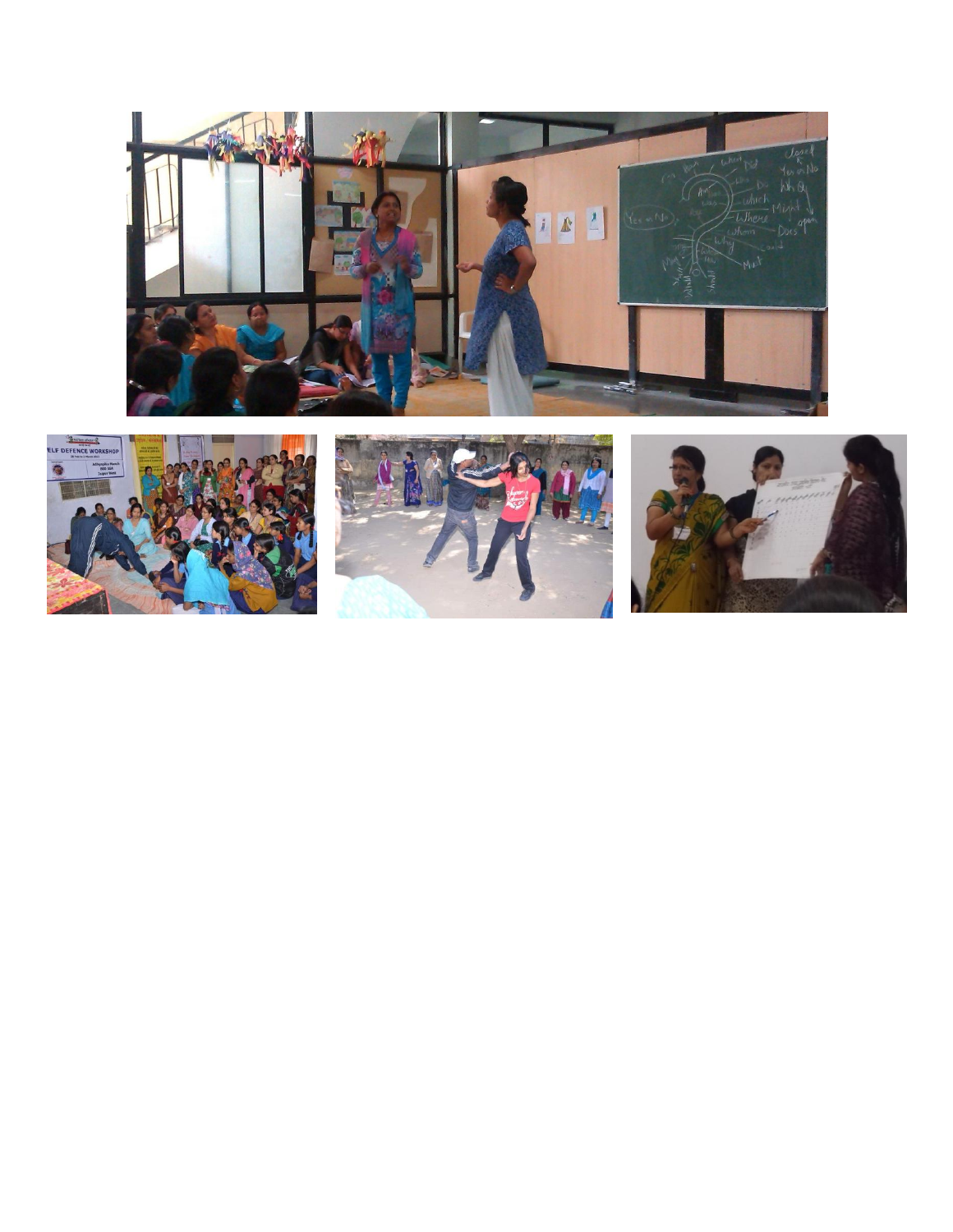### **Case Study- 5: Empowering Girls through Meena Manch**

The Meena Manch initiative was introduced in the state in year 2011-12 and systematic implementation started only in 2012-13. This initiative was introduced only in nodal schools and KGBVs throughout the state. Presently Meena Manch is being implemented in 9,406 schools, i.e. 9,206 UPS (one in each nodal) and 200 KGBVs.

*Meena Manch is a group of girls in upper primary schools endeavors for equal education and opportunities and challenge the long-standing gender biased traditional attitudes. These girls* endeavors for *–*

- for equal education and opportunities
- progressively contribute in attendance & retention of girls
- peer support for their continuing education, confidence, self-esteem, etc.
- challenge the long-standing gender biased traditional attitudes like child marriage, child labour, gender based violence, etc.
- develop their skills to come at par with boys

Meena Manches have been constituted by involving girls studying in the classes VI-VII-VIII in selected schools in the state to enhance life skills and confidence among girls, create awareness in the community on the social issues viz child marriage, dowry system etc. and motivate parents of irregular, dropout and never enrolled girl's to send their daughters in school. For this purpose many activities have taken place. Consequently, meena manch took leadership in enrollment drive, group discussion on various gender and children related issues in schools, organizing community based meetings like Mohalla Meeting, Dadi-Nani Diwas, Meena Diwas, manage Meena Vachnalya (reading library), tracking attendance, etc. To support and guide these girls a female teacher from the school, known as Sugamkarta deputed at the school level and these sugamkartas were also oriented about working of Meena manch.

**Learning from each-other:** Meena Sammelan organized at various levels in 2014 & 2015. It started from block level celebration of Meena Diwas on 24th September and concluded at state level on National Girl Child Day, i.e. 24 January. This Sammelan aimed to provide a platform to 1,88,120 girls of Meena Manch to learn from each other and share their efforts, learning, experiences, and reveal their talents and confidence which they gained after becoming members of the Meena Manch.